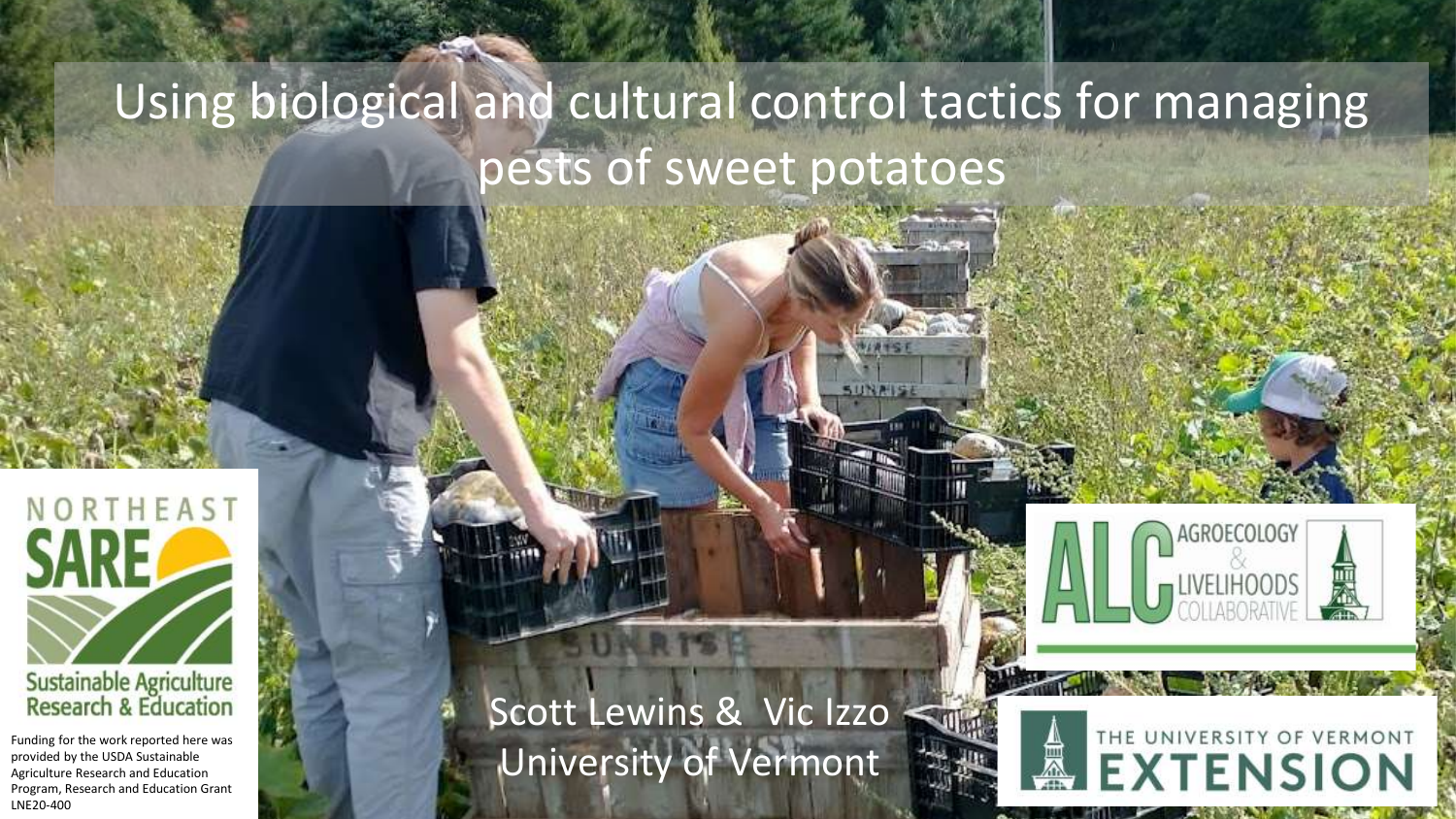# Wireworms: A pest of roots and root crops





## PEST IDENTIFICATION

#### Adults (Click Beetles)

- Variable depending on species but most are shades of black and brown, sometimes marbled.
- About  $1/2" 1"$  long
- Make a "clicking" sound when joint between their head (pronotum) and thorax is articulated.

## Larvae (Wireworms)

• Thin "wire-like" larvae with color varying from yellow to orange. Larvae exhibit a segmented external cuticle that is tougher than many other larval pests.

### Pupae

• Cream-colored pupae found in the soil

## Eggs

**Small white/translucent eggs**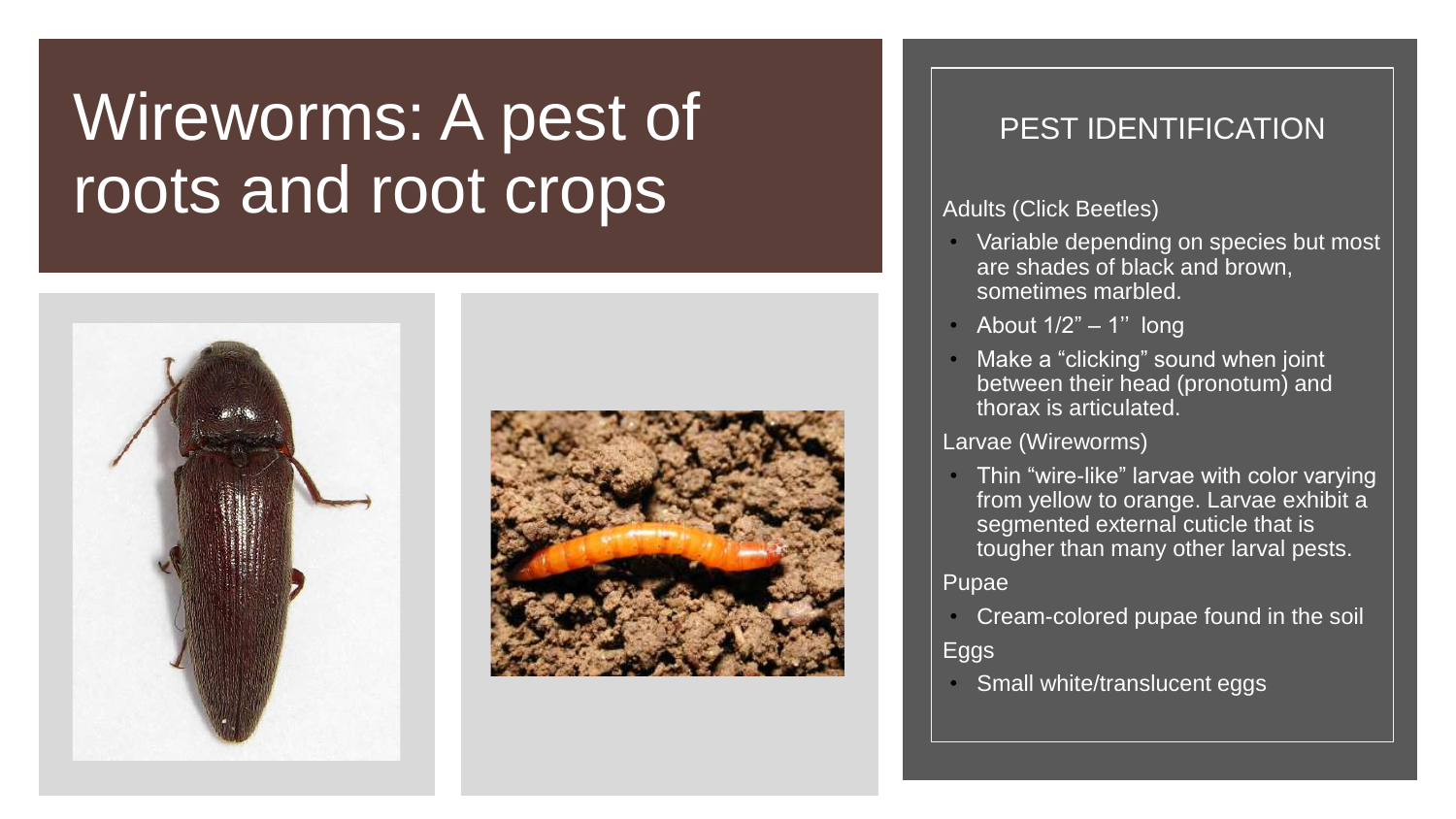## Pest Information Damage/Susceptible hosts



Primary hosts:

- Feed upon a vast array of crops.
- Prefer grass-based crops including: wheat, rye, corn, oat, sod.
- Also feed readily on many root crops: potato, carrots, sweet potato, turnips, etc.



Wireworm feeding galleries in carrot

Primary life stage and location:

- *Adults* spend a significant time in the soil but emerge to mate and lay eggs
- **Eggs** are laid in the root zone of grass hosts
- *Larvae* feed on roots during the duration of their development (3-6 years)
- **Pupation** occurs in the soil



Wireworm feeding galleries in sweet potato



Wireworm feeding galleries in potato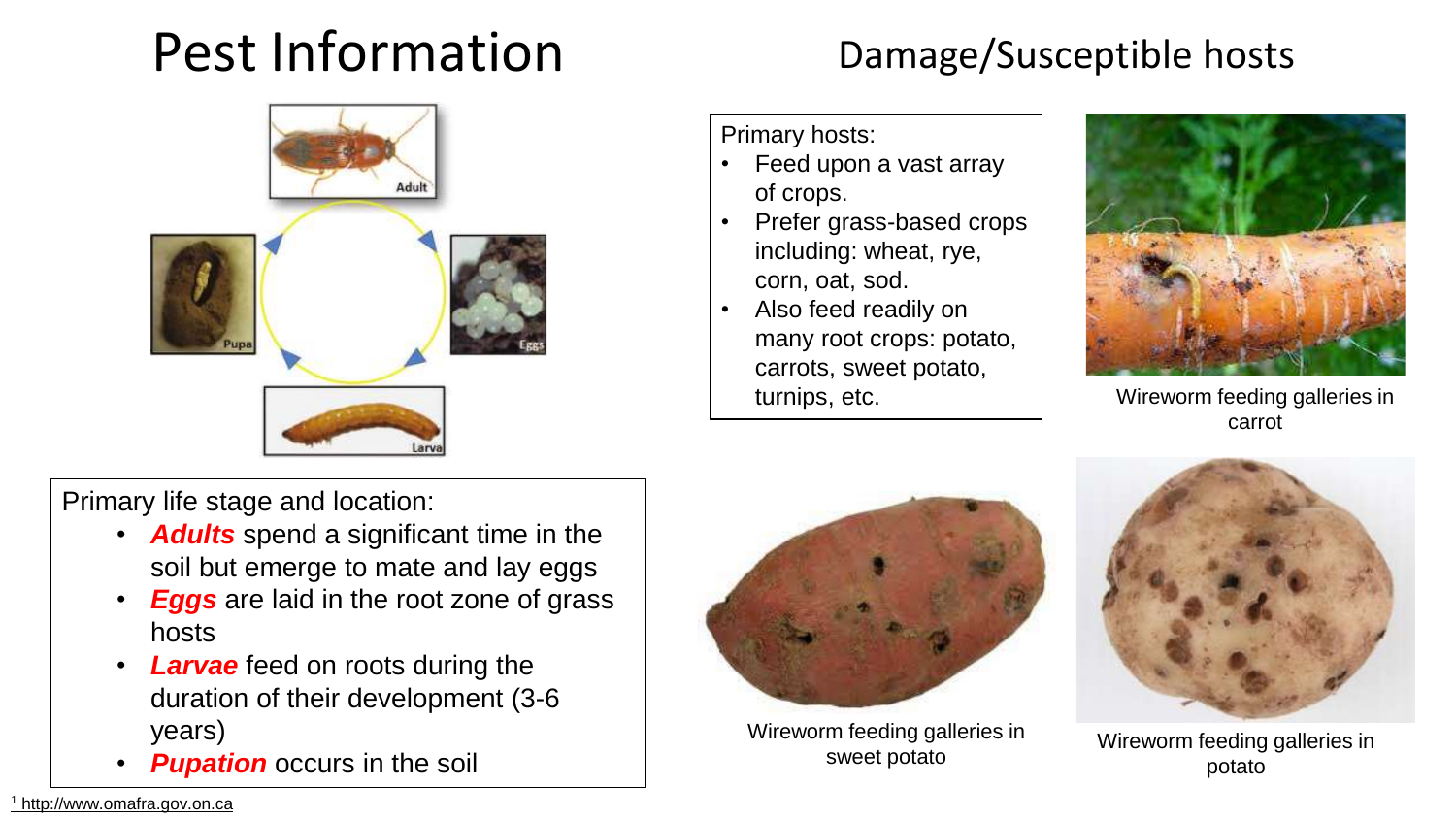# Strategies for control

Organic Management Tactics

- Rotate out of sod for at least two years and minimize grasses
- Avoid known infested fields
- Soil drenches of pyrethrin insecticides have been shown to provide limited control

Strategies Being Tested

- **1. High-Glucosinolate Mustards**
- **2. Selecting less-preferred cover crops**
- **3. Biopesticides**
	- *Entomopathogenic Fungi*
		- Beauveria bassiana BoteGHA
		- Metarhizium anisopliae
	- *Soil Bacterium – Burkholderia*
	- *Insect Bait with Spinosad*
	- *Entomopathogenic nematodes*

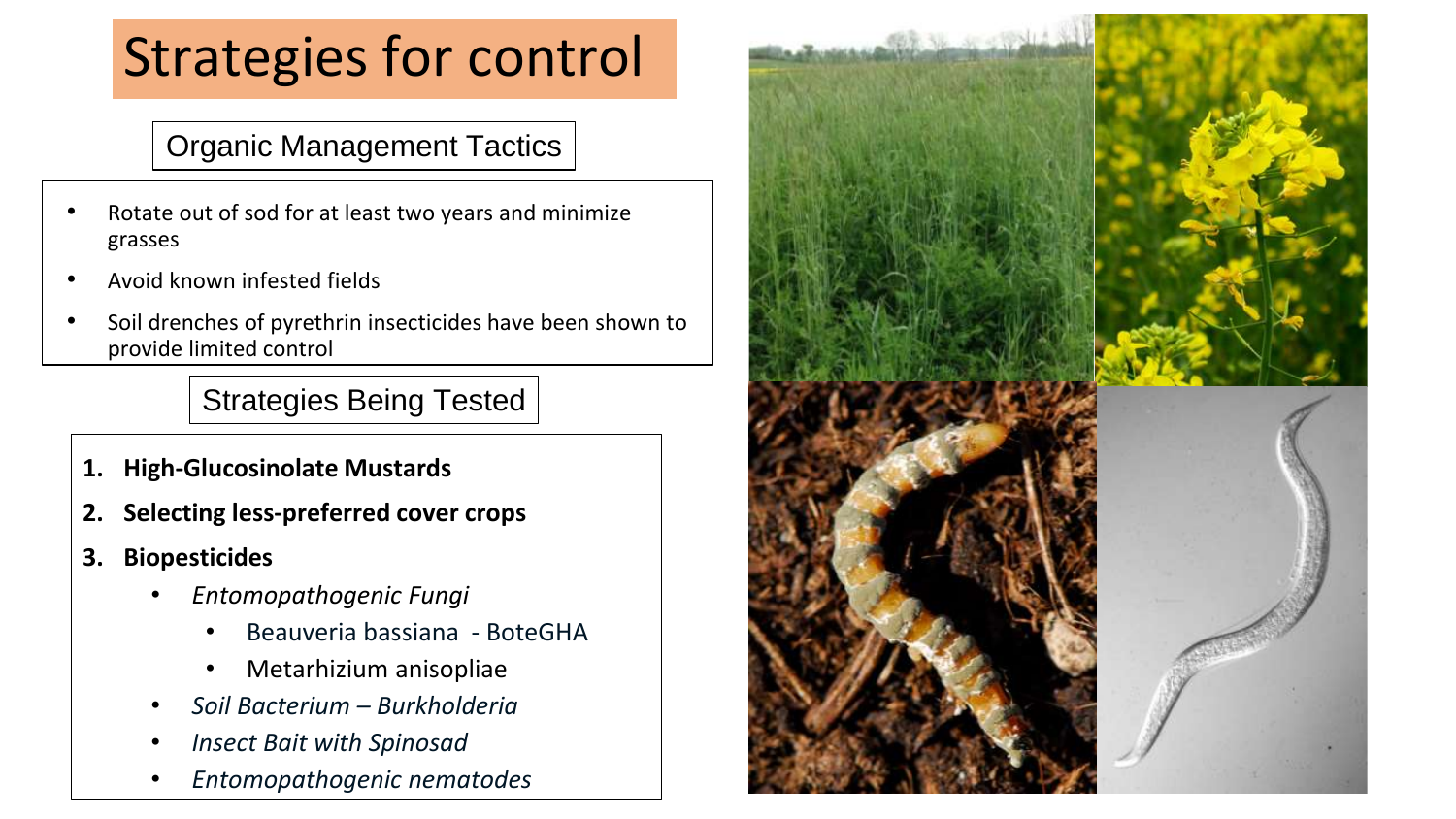# Borderview Research Farm - Alburgh, VT



|     | 200'             |        |        |        |        |        |        |       |                |  |  |
|-----|------------------|--------|--------|--------|--------|--------|--------|-------|----------------|--|--|
|     | HGM <sub>1</sub> | 101 C  | 102 Bo | 103 Br | 104 M1 | 105 S  | 106 M2 | Rye 1 |                |  |  |
|     | HGM 2            | 201 S  | 202 Bo | 203 Br | 204 C  | 205 M1 | 206 M2 | Rye 2 |                |  |  |
|     | HGM3             | 301 Bo | 302 M1 | 303 S  | 304 C  | 305 M2 | 306 Br | Rye 3 |                |  |  |
|     | HGM 4            | 401 S  | 402 M2 | 403 Bo | 404 M1 | 405 Br | 406 C  | Rye 4 |                |  |  |
| 50' | <b>HGM S</b>     | 501 S  | 502 M2 | 503 Bo | 504 C  | 505 Br | 506 M1 | Rye 5 | 2 <sup>2</sup> |  |  |
|     | 40'              |        |        |        |        |        |        |       |                |  |  |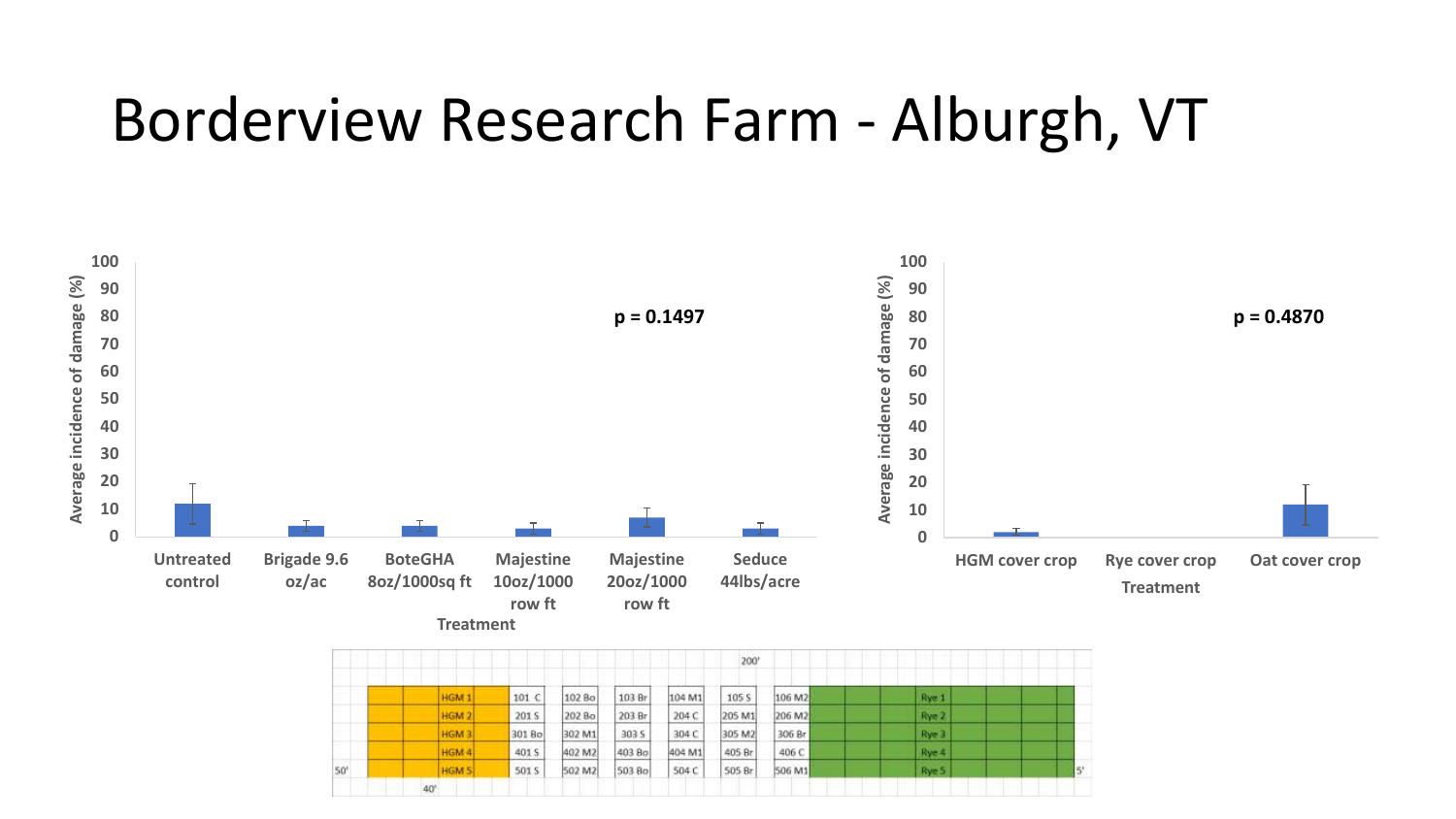# UVM Hort. Research & Ed. Ctr. - S. Burlington





|     |                  | 150' |                                         |  |  |      |  |       |  |  |
|-----|------------------|------|-----------------------------------------|--|--|------|--|-------|--|--|
|     | HGM 1            |      | 101 Br 102 S 103 M1 104 M2 105 Bo 106 C |  |  |      |  | Rye 1 |  |  |
|     | HGM <sub>2</sub> |      | 201 M2 202 M1 203 Bo 204 C 205 Br       |  |  | 2065 |  | Rye 2 |  |  |
| 30' | HGM <sub>3</sub> |      | 301 C 302 M2 303 M1 304 Bo 305 Br 306 S |  |  |      |  | Rye 3 |  |  |
|     | HGM 4            |      | 401 C 402 M2 403 M1 404 S 405 Bo 406 Br |  |  |      |  | Rye 4 |  |  |
| N   | HGM <sub>5</sub> |      | 501 Bo 502 S 503 Br 504 M2 505 C 506 M1 |  |  |      |  | Rye 5 |  |  |
|     | 30'              |      |                                         |  |  |      |  |       |  |  |



Oriental beetle grubs. Photo by Jim Baker, North Carolina State University, Buguood arg

## **No wireworms…**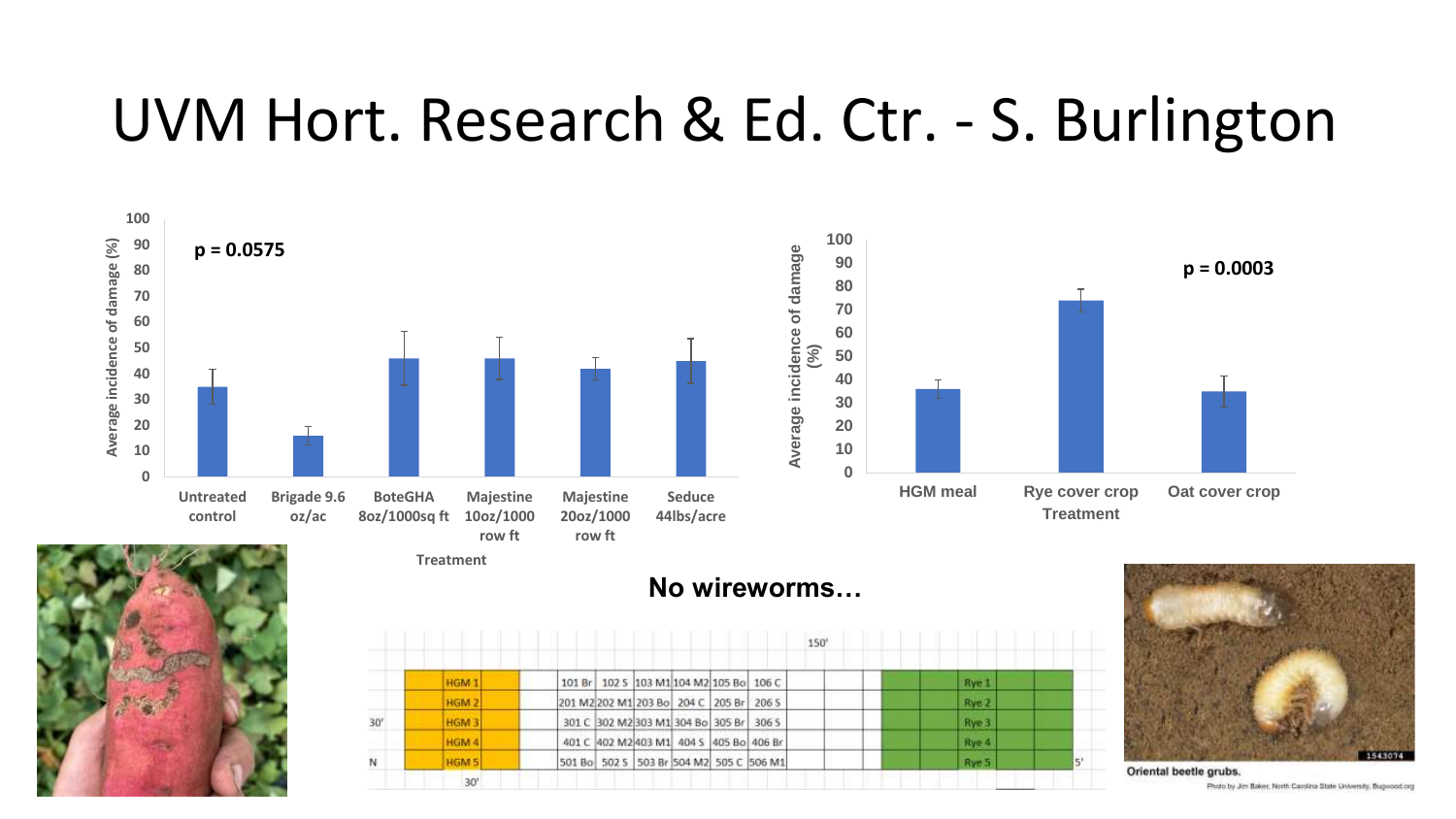# News from South of the Border - UMass